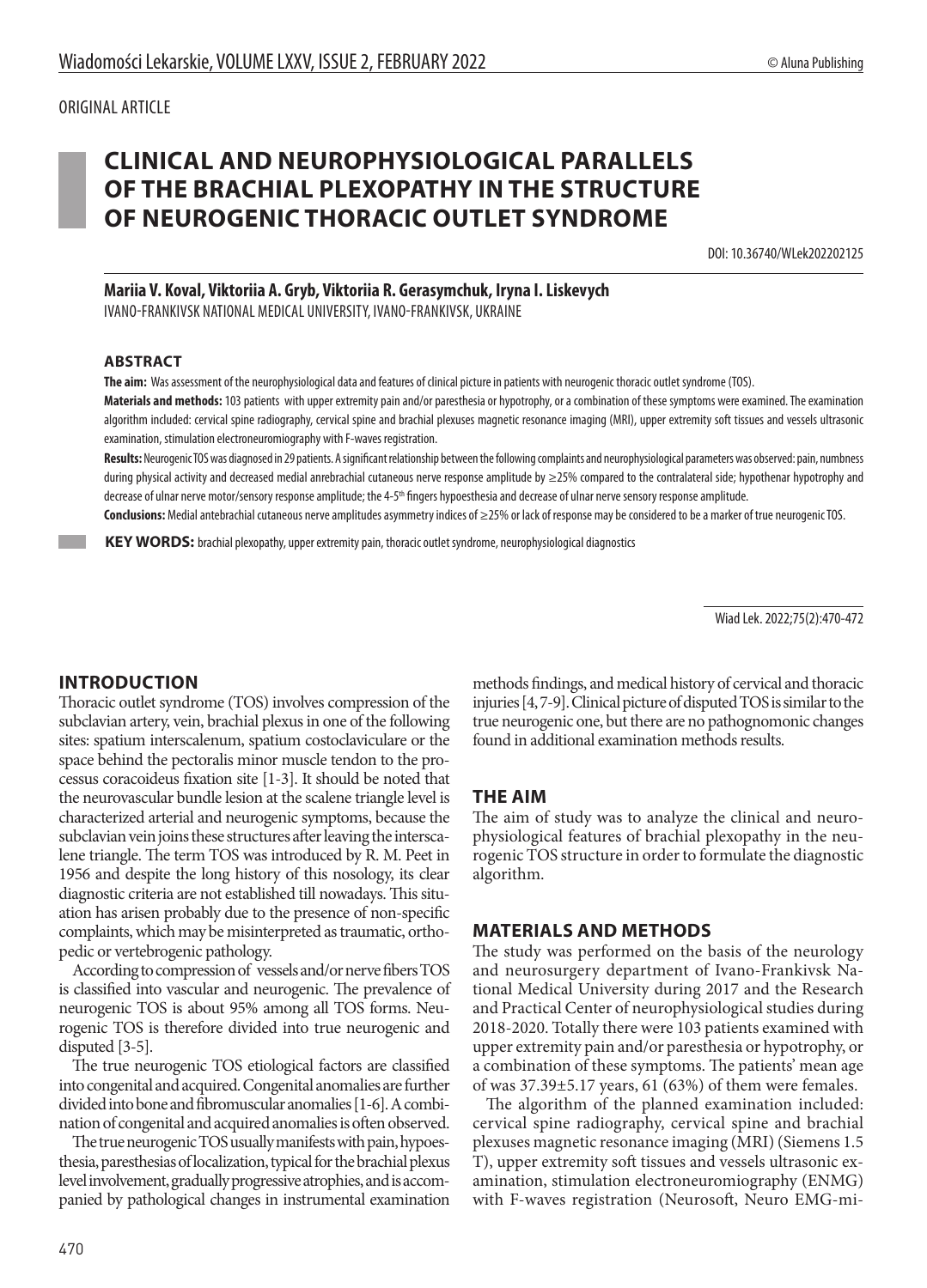cro, 2004). Doppler ultrasonography was performed in the position with the upper extremity lowered along the torso and during the Adson's, Eden's, Wright's and EAST provocation tests.

Exclusion criteria:

- cervical spine discoradicular conflict, myelopathy, syringomyelia (verified by MRI);

- tunnel neuropathy, polyneuropathies (diagnosed by ENMG);

- traumatic/orthopedic pathology (verified after orthopedist consultation with the radiological examination (X-ray / MRI and ultrasonic study of the musculoskeletal system);

- upper extremities blood vessels thrombosis (according to ultrasonic examination data);

- neoplastic and postradiation lesion of the chest and upper extremity girdle.

After the examination and data comparison with the inclusion/exclusion criteria 29 patients remained under our supervision. Statistical processing of the study results was performed with the use of computer with a software environment for statistical calculations " R " (R Core Team RR . A language and environment for statistical computing. R Foundation for statistical computing [Internet]. 2018. Available from: URL: https:// www.r-project.org/ ).

## **RESULTS**

Complaints on pain occurred in 21 (72.4%) cases; pain was localized in the rhomboid muscles, anterior chest surface, neck area, brachioscapular area, forearm, hand.

The abovementioned complaints mostly corresponded to the dominant arm, which was observed in 17 (80.9%) patients. In addition, the pain which occurred during physical activity, persisted also after the termination of activity.

26 (89.6%) patients complained on numbness, which in 4 (15.4%) cases was permanent, in 4 (15.4%) cases it was positional, in 5 (19.2%) patients numbness occurred during physical activity, 6 (23.1%) patients experienced it during nighttime, and 7 (26.9%) patients noted a combination of complaints on numbness in certain position and during nighttime.

The feeling upper extremity weakness was noted by 17  $(58.6%)$  patients; 7 (41.1%) of them complained on the 4<sup>th</sup>- $5<sup>th</sup>$  fingers, 4 (23.5%) patients felt it in the entire hand, in 6 (35.3%) cases it involved all muscles of the upper extremity. In order to objectify the complaints, the muscle strength of the upper extremity was assessed; the strength decrease was detected in 4 (23.5%) cases, namely in m. abductor pollicis brevis and m. interosseus dorsalis I.

Complaints on hand fine motor skills impairment were observed in 13 (44.8%) cases, and were objectively detected in 3 (10.3%) patients. The feeling of hand discomfort bothered 5 (17.2%) patients.

In neurological status hypothenar hypotrophy was observed in 2 (6.8%) cases; in 1 (3.4%) patient thenar, hypothenar and interosseous muscles hypotrophy were observed. Triceps hyporeflexia on the symptomatic side was observed in 1 (3.4%) patient.

Skin hypoesthesia in the  $4<sup>th</sup>$ -5<sup>th</sup> fingers along was determined in 4 (13.8%) patients; in 3 (10.3%) cases it included the  $4<sup>th</sup>$ -5<sup>th</sup> fingers and the ulnar aspect of forearm.

Supraclavicular region palpation was painful in 5 (17.2%) patients, and in 2 (6.9%) cases it was accompanied by numbness in comparison with the asymptomatic extremity. Intrescalene trigon palpation elicited pain in 4 (13.7%) cases, palpation of the pectoralis minor muscle projection site was painful in 1 (3.4%) patient.

Raynaud's syndrome was observed in 6 (20.6%) cases; it was characterized by presence of symptoms only on the symptomatic side, which differs from the primary Raynaud's syndrome. The majority of authors tend to think that Raynaud's syndrome is a manifestation of the vascular TOS variant [7]. Due to exclusion of the vascular TOS from out study it may be considered to be its secondary variant caused by irritation of the brachial plexus sympathetic fibers. R. T. Alekperov (2014) mentioned the possibility of the primary Raynaud›s syndrome misdiagnosis in case of TOS [10], which leads to inadequate treatment tactics.

Bone abnormalities were radiologically diagnosed. In 3 (10.4%) patients an additional cervical rib was detected; in 2 (6.9%) cases the C7 transverse processus elongation up to 20 mm and 23 mm (N=13-17 mm) was found out; in 1 (3.4%) patient the costoclavicular space narrowing due to the formation excessive osteocallus formation after clavicular injury was detected. Gruber (1869) suggested classification of cervical ribs into 4 groups, where the  $3<sup>rd</sup>$  and  $4<sup>th</sup>$  groups includes the cervical rib presence with the fixed fibrous cords, which are radiologically negative.

MRI revealed fibrous cord in the interscalene triangle in 1 (3.4%) person. V. K. Singh (2014) after evaluation of the MRI preoperative findings and postoperative results indicates that the sensitivity of this method is 41%, specificity is 33%.

In order to assess the neurophysiological examination data, the study included 20 apparently healthy individuals.

The neurophysiological investigation results are presented in table I; the parameters of the motor responses, the F - wave latency, the sensory responses amplitude and latency were studied.

The most informative parameters during the neurophysiological data comparison of patients with the upper extremity pain and AHI were the MACN indicators. All patients who were included into the study had unilateral complaints, so we decided to compare the obtained results with the same data of asymptomatic limb (Table II).

During evaluation of the medial antebrachial cutaneous nerve response amplitude in 5 patients the amplitude difference between two sides was ≥25%; in 3 of them the response could not be registered.

Data of significant relation between the complaints and ENMG parameters are presented in Table III.

After assessment of patients' complaints, disease history, neurological status and of instrumental examination methods results, the true neurogenic TOS was diagnosed in 13 (44.8%) patients, the disputed neurogenic TOS was diagnosed in 16 (55.2%) patients. There were no changes detected in ENMG in patients with disputed neurogenic TOS. In our opinion, the lack of neurophysiological changes in patients with disput-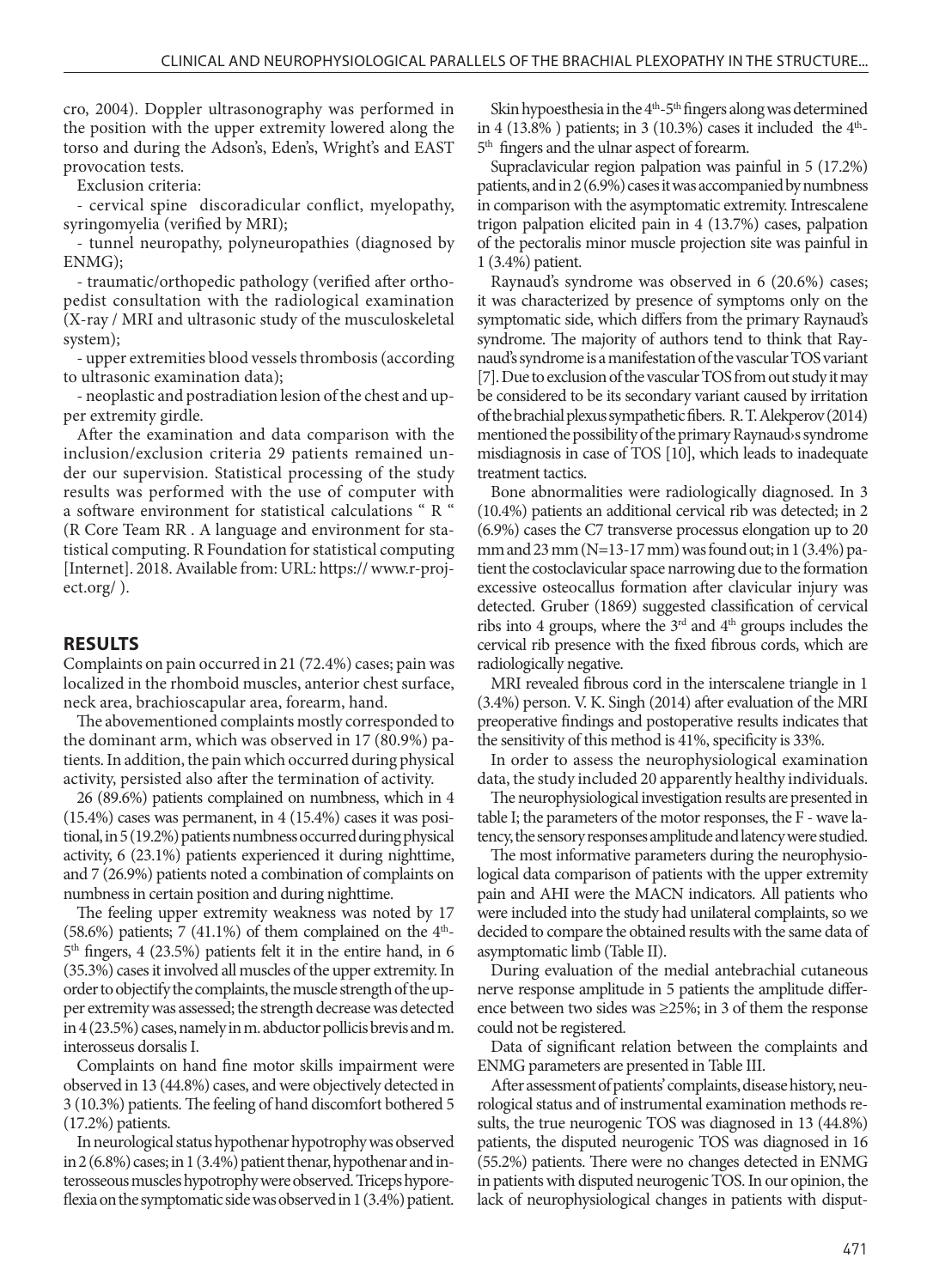**Table I.** ENMG parameters of patients with the neurogenic TOS and apparently healthy individuals

|                                | <b>UN</b>        |                  | <b>MN</b>        |                  | <b>MACN</b>              |                          |
|--------------------------------|------------------|------------------|------------------|------------------|--------------------------|--------------------------|
| <b>ENMG</b> parameters         | AHI              | TOS              | AHI              | TOS              | AHI                      | TOS                      |
| Motor response amplitude, µV   | $9.83 \pm 2.71$  | $6.48 \pm 1.57$  | $10.69 \pm 2.64$ | $8.32 \pm 2.86$  | $\overline{\phantom{0}}$ | $\overline{\phantom{a}}$ |
| Sensory response amplitude, µV | $7.36 \pm 3.04$  | $6.09 \pm 3.62$  | $10.53 + 2.09$   | $8.63 + 2.47$    | $18.7 + 4.91$            | $6.52 \pm 3.84$          |
| Sensory response latency, ms   | $2.29 \pm 0.33$  | $2.11 \pm 0.67$  | $1.82 \pm 0.78$  | $2.05 \pm 0.26$  | $2.13 \pm 0.28$          | $2.68 \pm 0.48$          |
| F-wave latency, ms             | $28.91 \pm 1.32$ | $29.61 \pm 4.78$ | $27.01 \pm 2.78$ | $28.13 \pm 1.64$ |                          | $\overline{\phantom{0}}$ |

Note: UN - ulnar nerve; MN - median nerve; MACN - medial antebrachial cutaneous nerve; AHI - apparently healthy individuals; TOS - patients with TOS.

**Table II.** ENMG parameters of medial antebrachial cutaneous nerve of symptomatic and asymptomatic upper extremity

| <b>N</b> patient |                        | Sensory response amplitude (µV) | Sensory response latency, ms |                  |  |
|------------------|------------------------|---------------------------------|------------------------------|------------------|--|
|                  | <b>Symptomatic arm</b> | <b>Asymptomatic arm</b>         | <b>Symptomatic arm</b>       | Asymptomatic arm |  |
|                  | 14                     | 30                              | 3.1                          | 2.8              |  |
|                  |                        | 18                              |                              | 2.2              |  |
|                  |                        | 21                              |                              | 1.8              |  |
|                  |                        | 24                              | 2.2                          | 2.1              |  |
|                  |                        | 19                              | 2.9                          | 1.6              |  |
|                  |                        | 14                              |                              | 1.9              |  |
|                  |                        | 31                              | 3.0                          | 2.9              |  |
|                  | 17                     | 35                              | 2.4                          | 2.4              |  |

**Table III.** Significance of relation between the complaints and ENMG parameters

|                                                                                                                               | Q       | X <sup>2</sup> | P      |
|-------------------------------------------------------------------------------------------------------------------------------|---------|----------------|--------|
| Pain intensification/occurrence after physical activity<br>the difference of the MACN response amplitudes $D/S \ge 25\%$      | 0.54    | 2.8            | < 0.05 |
| <b>Hypoesthesia of the 4-5 fingers</b><br>the amplitude of the UN sensory response                                            | 0.54    | 2.8            | < 0.05 |
| Numbness intensification/occurrence after physical activity<br>the difference of the MACN response amplitudes $D/S \geq 25\%$ | $-0.71$ | 3.0            | < 0.05 |
| <b>Hypothenar hypotrophy</b><br>the amplitude of the UN motor response                                                        | $-0.71$ | 3.0            | < 0.05 |
| <b>Hypothenar hypotrophy</b><br>the amplitude of the UN sensory response                                                      | $-0.53$ | 1.1            | < 0.05 |
| Paresthesia of the ulnar aspect of forearm and hand<br>the difference of the MACN response amplitudes $D/S \ge 25\%$          | $-0.51$ | 3.8            | < 0.05 |
|                                                                                                                               |         |                |        |

Note: UN - ulnar nerve; MACN - medial antebrachial cutaneous nerve.

ed neurogenic TOS may be associated with technical difficulties in the brachial plexus stimulation in the supraclavicular area, which leads to difficulties in diagnosing local demyelination / conduction block, especially in case of excessive body weight and / or Kovtunovych's pseudotumor. In some patients with controversial neurogenic TOS complaints occurred only at a certain limb position or at certain movements and regressed after position changing, so apparently they were accompanied by a short-term nerve fiber compression and therefore absence of neurophysiological abnormalities.

Neurophysiological changes in patients with true neurogenic TOS were observed in 8 (61.5%) cases. A significant difference of the medial antebrachial cutaneous nerve sensory response between the symptomatic and asymptomatic extremities was observed in 87.8% cases; decrease by ≥25% compared to the asymptomatic limb or lack of response were considered to be pathological.

## **DISCUSSION**

Serror (2002) was the first to suggest that the difference of the medial antebrachial cutaneous nerve amplitude response of more than 50% should be considered abnormal [12]. B. E Tsao et al. (2014) provided data of a retrospective review of the neurophysiological parameters in patients with surgically verified true neurogenic TOS, where the difference of the sensory response amplitude was assessed, and amplitude of less than 50% compared to the contralateral limb was regarded as abnormal [11].

The role of neurophysiological studies in the diagnosis of neurogenic TOS is quite controversial. R. Rous